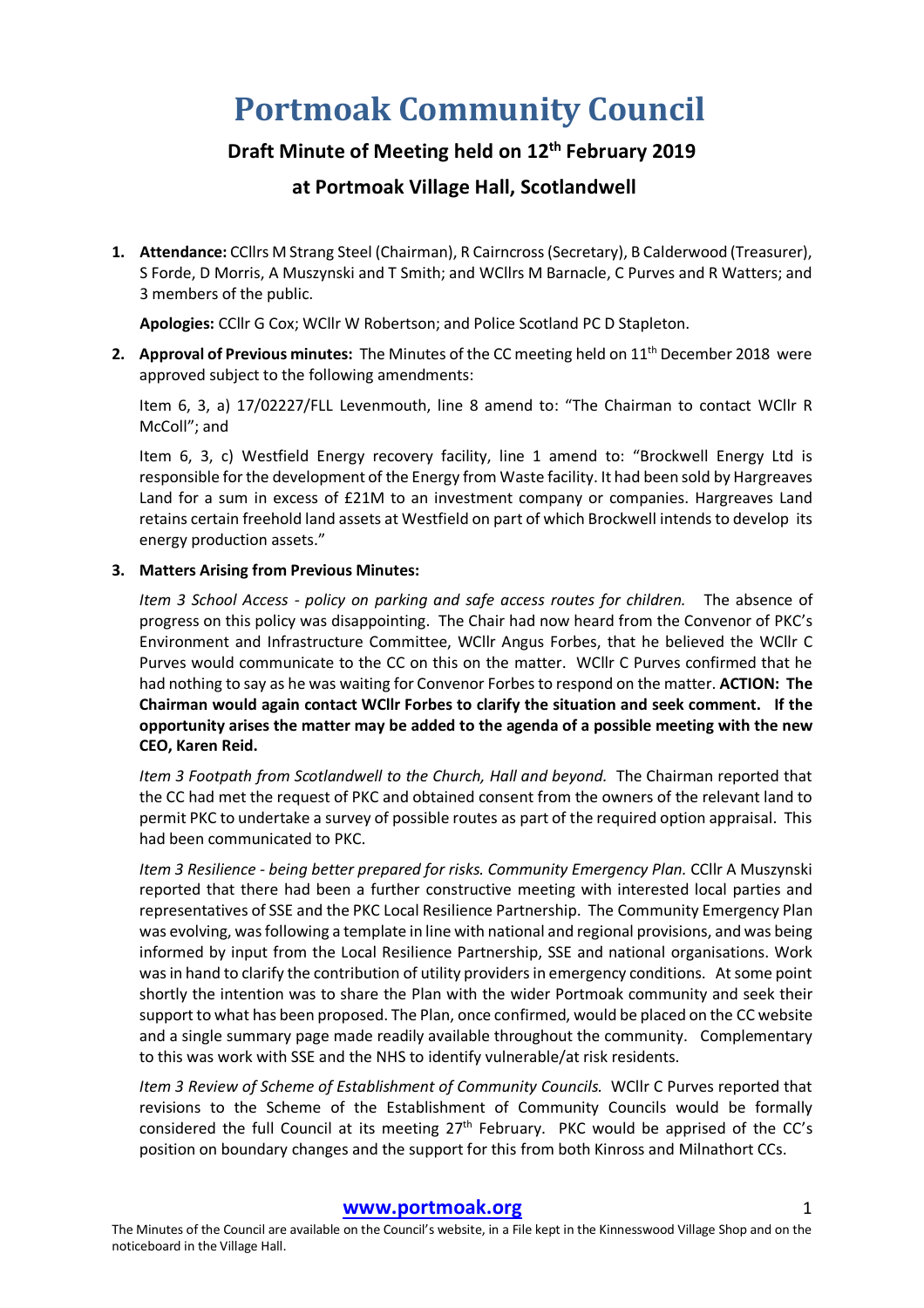*Item 3 Moss Road Car park.* The Chairman reported that, as it was impossible for the proposed title change to proceed, the relevant support funding had been returned to the benefactor and a residual legal bill settled.

*Item 3 Whitecraigs redundant land plots.* PKC Greenspace had confirmed PKC maintenance for the plots is due to start from 1st April. Excluding the plot being developed by Kinnesswood in Bloom, the remaining 7 plots will be categorised as a single site with the following schedule:

- Grass cutting carried out on a fortnightly basis weather permitting (April October).
- Weed control carried out twice a year on hard surfaces.
- Shrub beds to receive two visits per year, once in July to apply weedkiller and litter pick, and once in the winter to check if vegetation is overhanging onto footpaths and only cut back if overhanging.
- Tree works carried out on a reactive basis.
- Litter collections carried out when GM are on site.

If there are any problems with litter, trees etc. this should be reported (best through myPKC) and the squad will attend.

*Item 3 Portmoak Cemetery.* The Chairman reported that, although progress on this matter was slow, a possible site was now under consideration.

*Item 3 AOCB Charging Children for school transport on the 201 service bus.* WCllr C Purves reported that, in response to a request by our Ward Councillors, the PKC Public Transport Unit had reviewed the current provision for children from Scotlandwell accessing the school per the 201 service bus. It had determined that the transport arrangements for those pupils residing south of the school is to be provided by an education transport contract from school session 2019/2020. Following this decision, it has been agreed that in the meantime affected pupils travelling on the Service 201 will not be required to pay the appropriate fare and may travel free of charge on Service 201, to and from school, from Monday, 18 February 2019 until the end of this school session ending 28 June 2019. As a result of these changes, Service 201 will no longer operate to and from Portmoak Primary School as from 21 August 2019. The CC welcomed these arrangements and thanked the Ward Councillors for their support in achieving this outcome.

**4. Rural Transport.** WCllr C Purves reported that, following the discussion on rural transport provision at the recent Kinross Forum, ward councillors proposed to conduct a Kinross-wide survey to understand current transport needs and to feed the results into subsequent discussions with the PKC Public Transport Unit. It was acknowledged that the options identified will not be constrained by the current conventional arrangements provided by Stagecoach and that innovative strategies including voluntary provisions would be explored. Experience of models elsewhere would be considered. Destinations would include not only travel requirements within Kinross-shire but links to and from destinations in neighbouring Fife, and Clackmannanshire as well as links to destinations using the M90. The needs of specific groups could be explored with the CC highlighting that the views of teenagers and school leavers should be addressed. The CC received a paper from CCllr G Cox. This proposed evaluating the option of extending a 2 hourly Jet 747 (Edinburgh Airport - Inverkeithing rail station - Halbeath P&R) onwards through Kinross to Glenrothes (following the 201 route through Portmoak). The CC asked that this paper be taken into account. It would support survey work to secure community views on transport.

# **5. Reports:**

**1. Police:** The CC noted the local report from PC D Stapleton - there had been no local crime. The CC also noted the Area Commander Bulletins of: 12th, 19th, and 26th December; and of 2nd, 9th, 16th, 23rd and 30th January 2019; and of 6th February.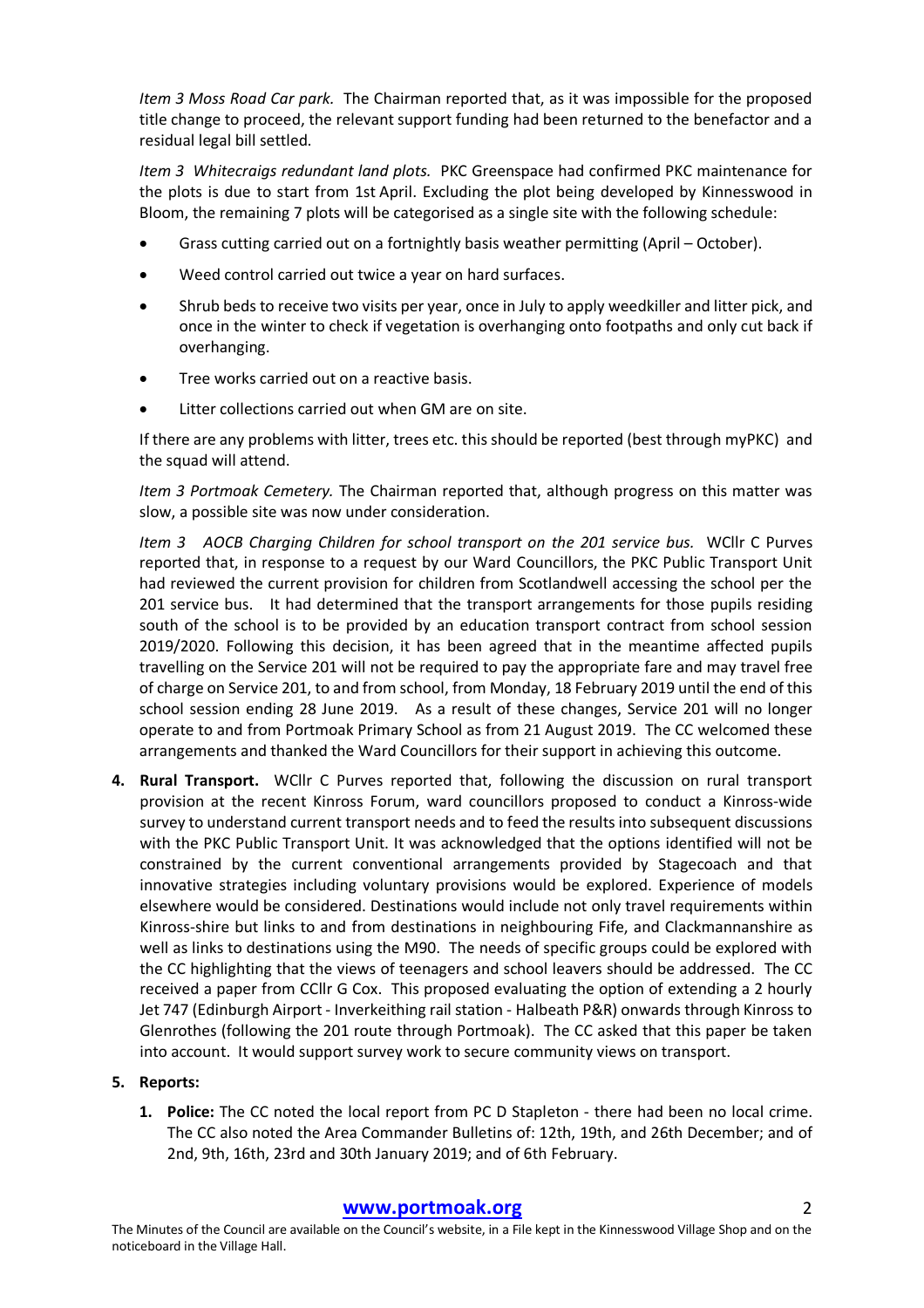- 2. **Treasurer:** The balance at the month ending 31st January 2019 was £411.40 in the General Account; and £1,144.27 in the Michael Bruce Way Account giving a total of £1,555.67. The "Holding Account" No. 3 held £1, 500 as the cheque returning it to the donor had not been cashed.
- 3. **Planning:** to include:
	- *1. New applications*:
	- a) **18/02275.** Napix, The Cobbles, Kinnesswood. Erection of a conservatory. No comment.
	- b) **18/02243/FLL.** Carlin Maggie Cottage, Pittendreich. Extension to dwellinghouse. No comment.
	- *c)* **18/02267/LBC, 18/02268/FLL.** Loch View, Main Street, Kinnesswood. Installation and replacement of windows and doors. No comment.
	- *2. Progress with Developments:*
	- a) *17/02227/FLL.* Levenmouth, Scotlandwell**.** Erection of two houses. The Chair reported that, following WCllr R McColl's offer to meet the CC, he had invited WCllr R McColl *(Convenor, Planning and Development Management Committee)* to join with the CC at its Management Group Meeting on Monday 25<sup>th</sup> February. [Note: Following the meeting WCllr R McColl accepted the CC's invitation.]
	- b) **18/00667/FLL.** Former Lomond Inn, Kinnesswood. Erection of a dwellinghouse. The CC understood that a new application was anticipated by the end of March.
	- **c) FIFE 18/18/02342/ARC Westfield, Energy Recovery Facility.** On 4th February and subject to conditions, Fife Council had granted full planning consent for this application. Although the specifications for the Energy from Waste (EfW) plant had been modified with a consequent modest drop is supplying HGVs, the overall predicted HGV traffic to and from the site has not changed. There will be detailed Construction Transport Plans for each construction site but an overall Operational Transport Plan for the whole site. SEPA will play a key role in licensing and monitoring activity associated with this EfW plant. Although not a condition of planning there is an intention to move in April to establish a Community Liaison Group. This would be a pan Fife/PKC Group with representatives from ward councillors, council officers, community councils, and other community interest groups.
	- 3. *LDP2, Consultation on Supplementary Guidance:* a) Air Quality and Planning; b) Flood Risk and Flood Risk Assessments; c) Housing in the Countryside; d) Open Space Provision; and e) Placemaking Guide. (Guidance CIRCULATED). Consultation on these five Supplementary Guides would close on 14th March. **ACTION: Preliminary responses for the CC to consider would be made by: CCllr A Muszynski (Flood Risk/Flood Risk Assessments and Placemaking); CCllr R Cairncross (Housing in the Countryside and Open Space provision); and CCllr B Calderwood (Air Quality and Planning).**
	- *4. PKC Planning Performance Framework Feedback.* (Report CIRCULATED) The CC received the above performance feedback and noted that the Minister, in acknowledging it on behalf of the Scottish Government, had remarked that a High Level Group on Planning Performance had recently met to discuss performance measurement and other improvements. Support for ongoing improvements in the planning service was important. **ACTION: The CC would write to the Minister copying its letter to the PKC CEO stressing the importance of complementing self-reported quantitative measures with independent qualitative evaluations that took account of the views of the community that the Council served.**
	- **5.** *Removal of Public Comments on Planning Applications from Public Access.* (Letter from WCllr Purves CIRCULATED). The CC considered the letter from WCllr C Purves to PKC's

# **www.portmoak.org** 3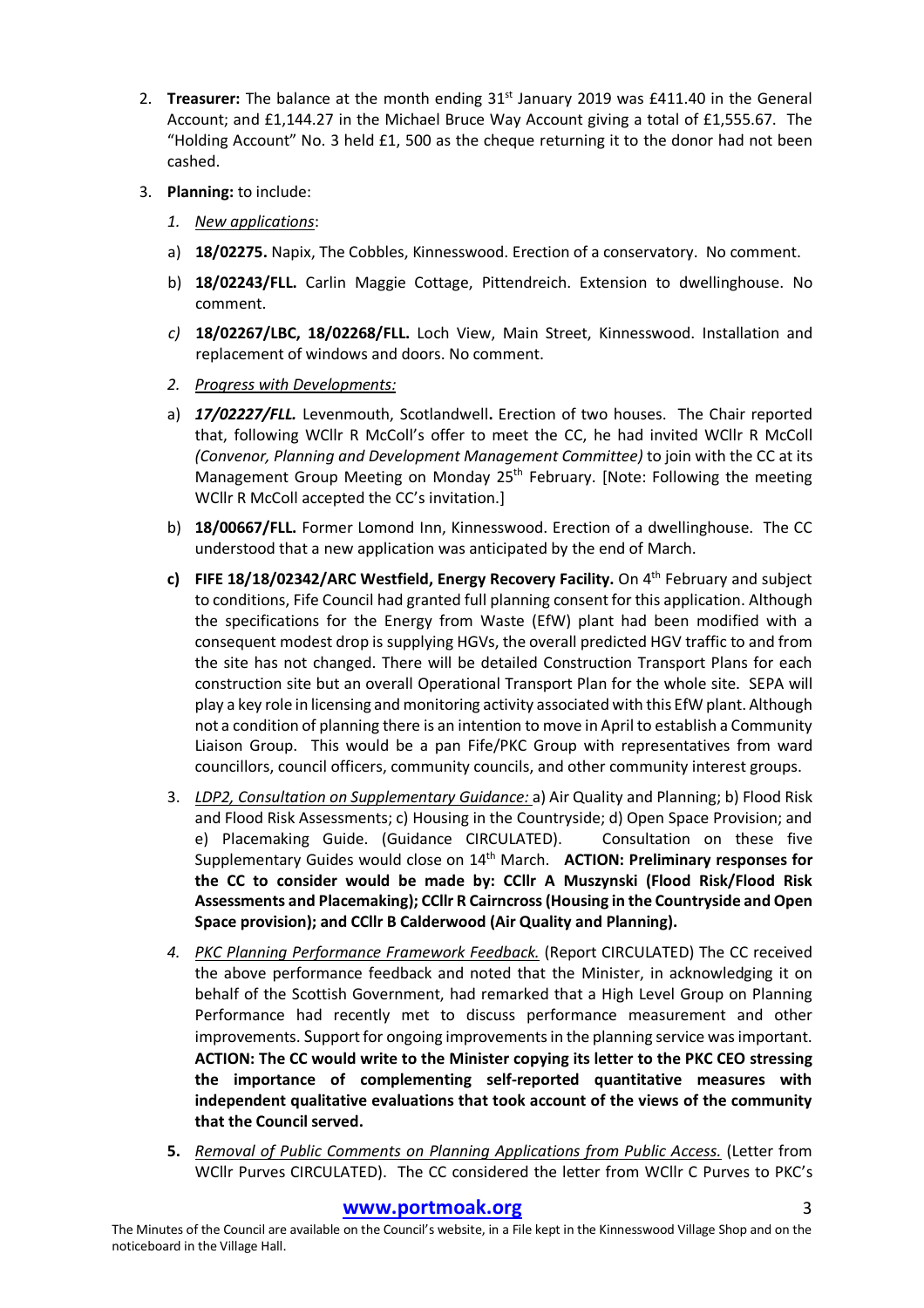Interim Development Quality Manager regarding PKC's unilateral decision to withdraw access to comments made by the public and non-statutory organisations from the Public Access e planning portal. Apparently comments are being removed from the public domain once a planning application is determined to comply with the General Data Protection Regulation (GDPR). Given that, beyond the name of the person submitting comment, all other personal information is redacted this may not be a valid interpretation of the GDPR. It is useful to refer back to comments made on determined planning applications. The CC strongly supports WCllr C Purves' letter and his statement that "Planning decisions are a matter of public record and so should be the process by which they are reached. People engage in what is a quasi-judicial process knowing that their comments will be made public and open to scrutiny. This transparency should not lapse after a set period of time." **ACTION: the CC would write to PKC expressing its objection to these changes.** 

- *6. PKC Reviewed Planning Enforcement Charter.* (CIRCULATED).The CC noted the Charter*.*
- 4. **Roads:** CCllr Calderwood reported that work to improve the road markings around the junction of the B9097 and B920 was in hand. The delay in removing the 40mph limits at the completed works at RSPB Loch Leven would be investigated. CCllr S Forde reported on poor road markings and an absence of cat's eyes making driving difficult on the road between Lethangie and the Community Campus. The matter should be reported on the PKC roads website.
- 5. **Paths Group:** The work programme for 2019 was in preparation and would be presented at the March meeting.
- 6. **Community Council Website** (CIRCULATED). The CC approved the new website and its immediate commissioning. It thanked the Webmaster, Gordon Vance, for his work in developing it.

# **6. PKC Ward Cllr Reports.**

*WCllr M Barnacle* reported that, in respect of the LDP2, the Government's Reporter had required further information relating to the capacity ranges for new housing set out in the proposed LDP2. The proposed Council budget would become public shortly but it would be several weeks before it is settled.

*WCllr C Purves* reported on his approach within the Council to secure an equal right for local communities to appeal council decisions for planning applications. Presently only developers can appeal such decisions but local communities do not have a similar right to appeal. This disparity contributed to a serious lack of trust in the planning system. With planning legislation currently before the Scottish Parliament it was timely to raise this matter. Unfortunately his motion to do so in Council was substantially defeated by a significant number of councillors. The CC considered the matter and determined by a large majority to support WCllr Purves' proposal. **ACTION: The CC will write to the Minister setting out its support for this legislative change and copying it to the CEO Karen Reid. CCllr D Morris would undertake an initial daft.** 

*WCllr R Watters* reported that arrangements were in hand to disburse this year's allocation to the Community Investment Fund. The Chairman would represent the CC at the relevant meetings.

# **7. Matters previously notified to the Secretary plus matters raised from the floor:**

- 1. *Portmoak School:* The CC noted the imminent departure of the Headteacher, Louise Gordon. Her stay in Portmoak had been enriching and rewarding for all. The CC wished her well in her future career.
- 2. *Events:* the CC noted two events details of which had been circulated: The Scottish Flood Forum - networking event; and the Community Asset Transfer - event.

# **www.portmoak.org** 4